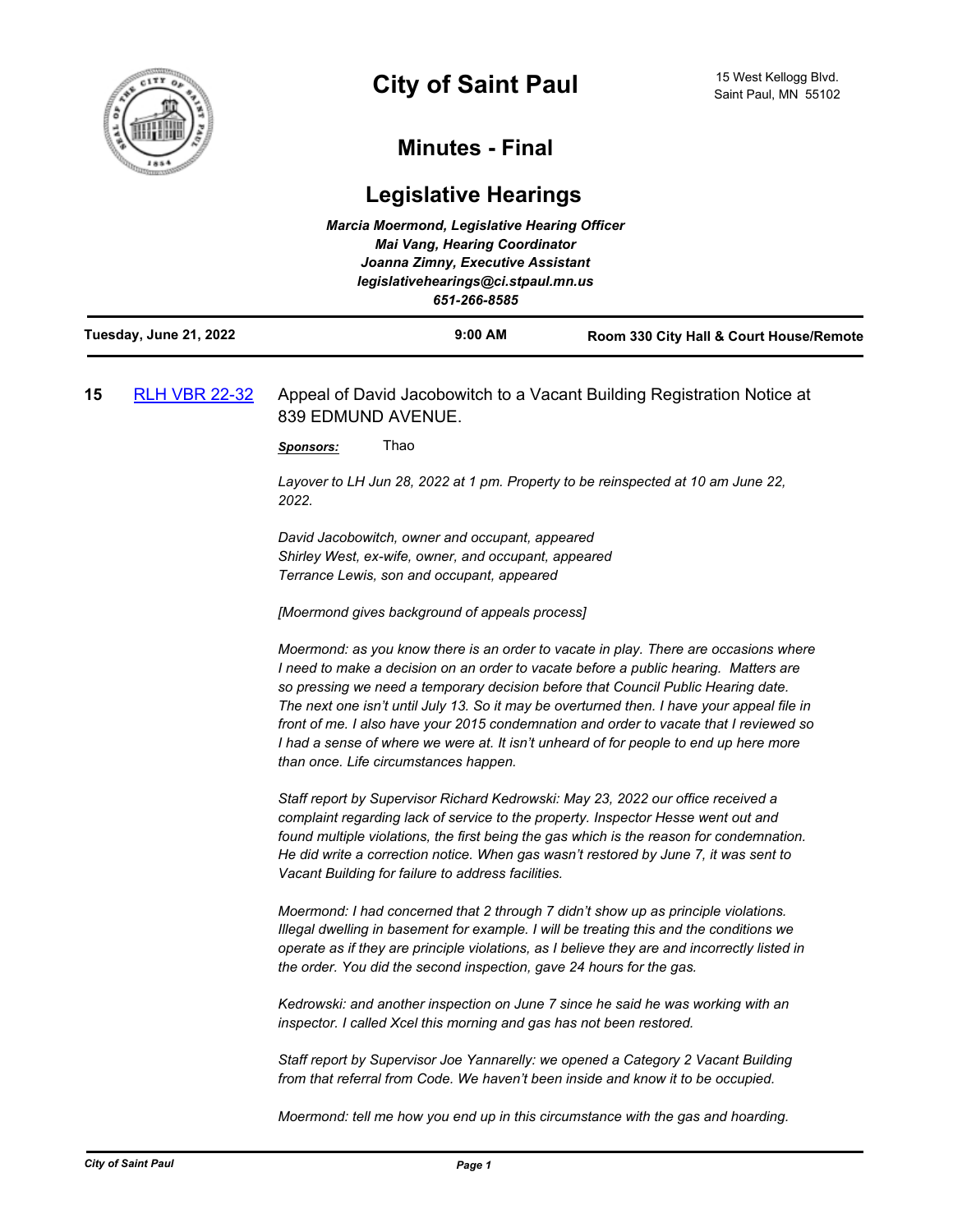Jacobowitch: May 20, 2022 we had a minor gas leak at the house. In order to avoid all *this fuss we probably should have lit a match and destroyed the evidence. We did the responsible thing and called NSP about the leak. They sent the Fire Department who turned off the gas and identified it as coming from a valve going to the kitchen stove. This house was built in 1900. That gas valve was at least 100 years old. They turned off the gas for the safety issue. Because the St. Paul Fire Department responded to an issue I have to get a report from the St. Paul Fire Department saying it is safe to have someone come out to work on the gas. They refuse to give me that report. They told me to go to DSI. I went there and asked for this report and I didn't get it. I think I spoke to Joe, I am not sure, but someone told me if I didn't "stop complaining" they'd send someone to board it immediately.*

*Yannarelly: he spoke with Mr. Hoffman.*

*Jacobowitch: once I have that report I will get it repaired.*

West: it happened because one of the kids had seizures and there was a gas smell. *We didn't notice. He called every single day; we moved the kid out of the basement and stayed in the living room until a bedroom was available. I heard him on the phone every day to resolve this. He called for the dumpsters, they're 2 weeks late and we only got it for a week. Before that he hauled 11 trailers of trash out. We busted our butts to get it where it is livable if we had gas. They are refusing to pick up our garbage. We went to throw garbage in the bin last Friday evening and there was still garbage in the cans. You can't overflow them or leave it. How are we supposed to do the things we need to do if we have roadblocks at every turn?*

*Jacobowitch: we're having roadblocks in spite of the City. I have photos.* 

*West: no one provided the resources we needed. Nothing was provided.* 

*Moermond: and I'm going to say so we are clear, this is your house and you are responsible for it. Resources for assistance to help you maintain, that's fantastic. Those resources are above and beyond what the expectation should be which is that*  we all have to manage our own business. I haven't heard of a case where the Fire *Department needs to make a determination but rather a licensed plumbing contractor would need to pull a permit to repair a gas line if that was the only issue.*

*Yannarelly: and that may be just the tip of the iceberg.*

*Moermond: is the reason they couldn't pull a permit perhaps due to the Vacant Building status and breadth of the violations?*

## *Yannarelly: correct.*

*Moermond: clearly in the nature of the orders there are hoarding issues. I hear you are working on them, great. I am super concerned about sleeping in the basement. Never again unless there is an egress window and it is properly separated from fuel burning equipment. It isn't safe. People die all the time.*

*Jacobowitch: they haven't died in my house.*

*Moermond: and I'm glad to hear it because we'd be having another conversation. How many kids and animals are here?*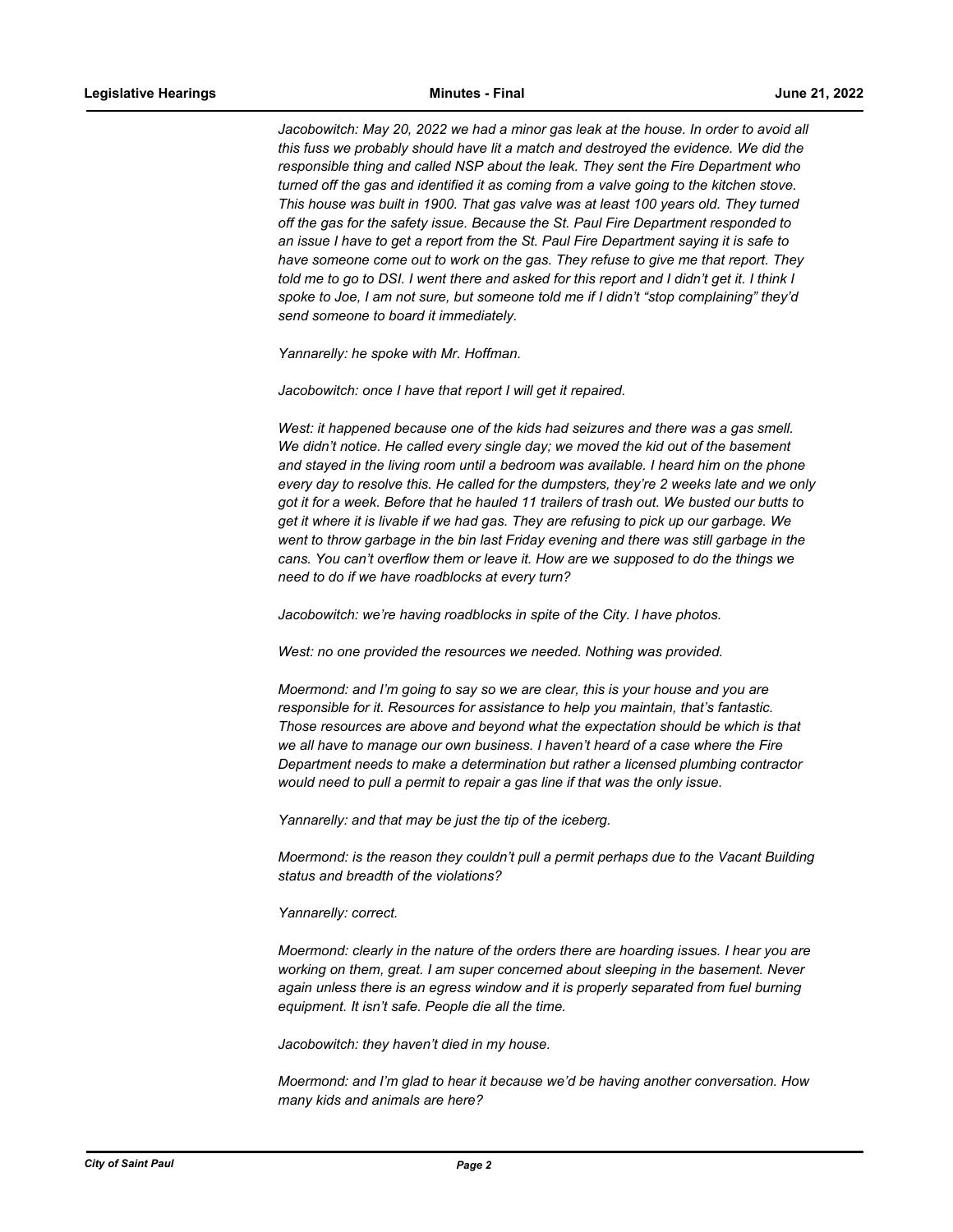*Jacobowitch: you turned it adversarial already.*

*Moermond: it is my hearing room, and you know 7 years ago I helped you out. I am not working against you, but we need to figure out a plan. The sleeping in the basement, I need to be clear. No way, no how. Especially children.*

*Jacobowitch: they are adult children.*

*Moermond: they are humans who can die of carbon monoxide.* 

*Jacobowitch: I don't need to be lectured any more ma'am.*

*Moermond: where I'm going is I am trying to diagnose the nature of the problems. We have the Vacant Building program and the Code Compliance Inspection and creating that punch list and if this house is a good fit for that requirement. Or are there other ways we can keep you in the house safely? The main thing that's come up so far is the gas line/gas valve issue. That is a plumbing issue, which could be the tip of the iceberg because they are old. That would be something a plumbing contractor would like to look at.*

*Jacobowitch: 3 years ago I put a brand new \$7,000 hot water boiler in the house. At that time the entire gas system was inspected and declared reasonably safe and reasonably up to code.*

*Moermond: by the contractor?*

*Jacobowitch: yes. I have pictures of that.* 

*Moermond: I'm happy to look at any materials you brought.*

*Jacobowitch: I have done some things to maintain my house.*

*Moermond: I don't doubt it for a minute. I know you were able to get out from this in 2015. We have a slightly different set of problems back then, there were people and animals that aren't happening now from what I'm hearing.* 

*Yannarelly: I have 2 permits from 2019—*

*Moermond: I'm seeing water heater.* 

*Jacobowitch: there was a water heater and hot water boiler.* 

*Moermond: and the only plumbing permit I see is for that.*

*Jacobowitch: that is odd. I think the City doesn't keep good records. Moermond: it was pulled by KB service company.*

*Jacobowitch: they put in the hot water.* 

*Moermond: and it does say on the permit that it is the responsibility of the owner to call.* 

*Jacobowitch: quite frankly I didn't read that. City laws are so cumbersome.*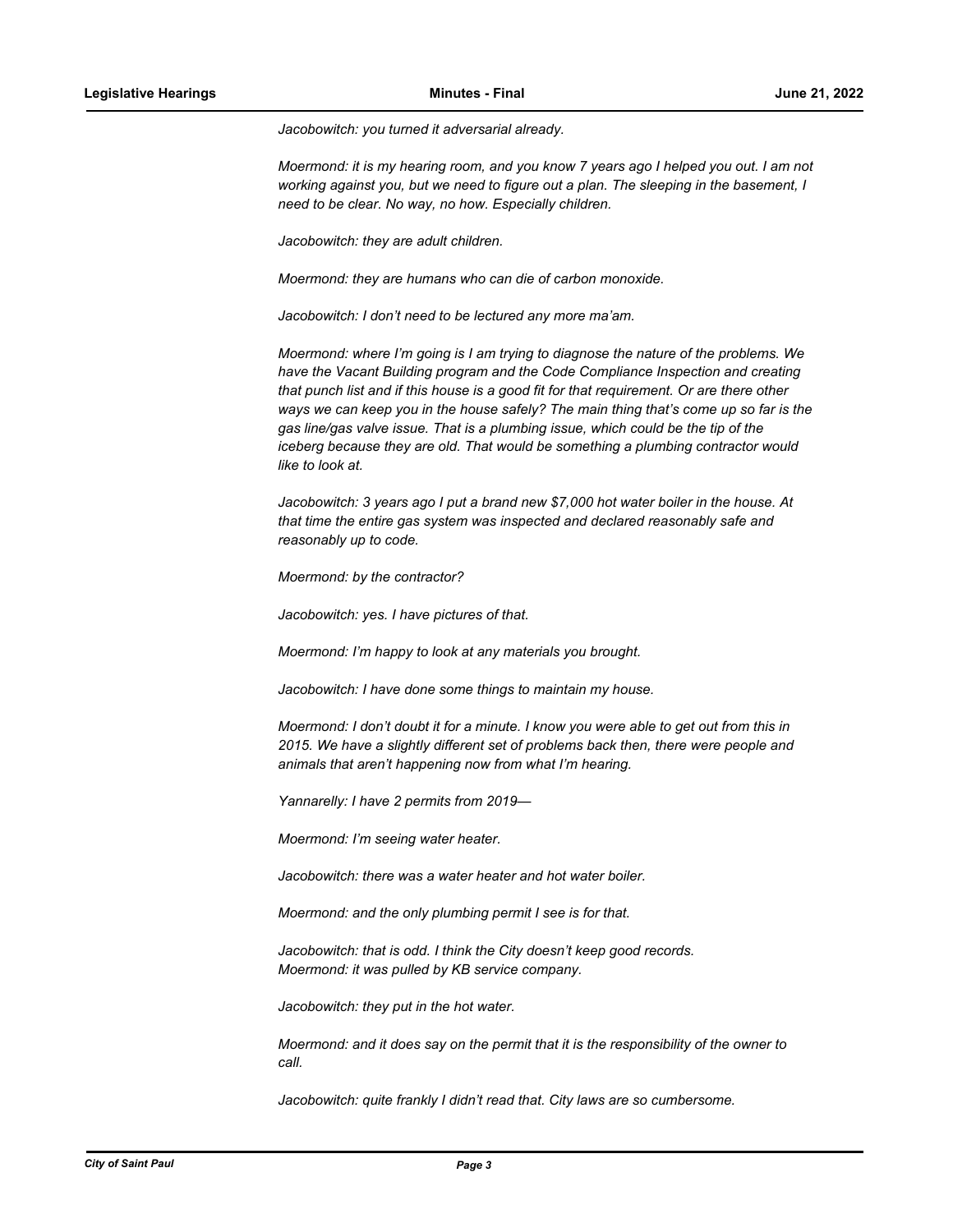West: we need to be more on top of it, I am aware. I asked them to let him know he *needs to call the plumber. When he is frantic it is hard for him. He was not aware he had to do it.*

*Jacobowitch: I thought the installer had to take care of it.* 

*Moermond: I was looking for a statement in the application saying we're looking at everything. I didn't see that. I'm seeing a lot of building items. Some electrical.* 

*Jacobowitch: I am not aware of any electrical deficiencies.*

*Moermond: items 12 and 13 on the report.*

*Jacobowitch: I am aware of only one area with maybe some exposed areas. They are no longer live; they have been disconnected from the electrical grid.* 

*Moermond: how many people live there?*

*West: 5 adults. 2 cats. 3 dogs.* 

*Jacobowitch: at the time of the gas incident we had 7 and 2 have moved out.* 

*Moermond: are you all family?*

*Jacobowitch: yes. My oldest son and my daughter both found alternative housing.*

*West: Mr. Lewis is my daughter's husband.* 

*Moermond: what do we have for sleeping rooms? There are square footage requirements for the amount of people. 70 sq feet for 1. 150 for 2.* 

*Jacobowitch: we are not overcrowded according to the ordinance. This is a 1200 square foot house with 3 bedrooms.* 

*West: the people in the basement moved to the living room until my son moved out, then we had an extra bedroom. Then I moved into the smaller one and they moved into the bigger one.*

*Jacobowitch: it is the master. About 250 square feet.*

*West: we have ample egress; no exits are blocked.* 

*Jacobowitch: we have worked considerably on fire safety.*

*West: you would be shocked. I wish people would have come in and looked at the progress. I've known about his hoarding; I've never seen him work this hard. We end up accumulating stuff every time we put someone up. He can't turn someone away either. We realize the limitations we have. He's had to throw away other people's stuff. Those people have damaged the property. They are the ones that broke the windows and punched holes. We're just trying to pick up the pieces.*

*Jacobowitch: I don't like to see homeless people. I would rather have them in my house. I could parade 45 people in front of you I have helped. I'm a hoarder I have a problem, I admit it. Do I still deserve to live? I sure hope I do. I have a problem, I know*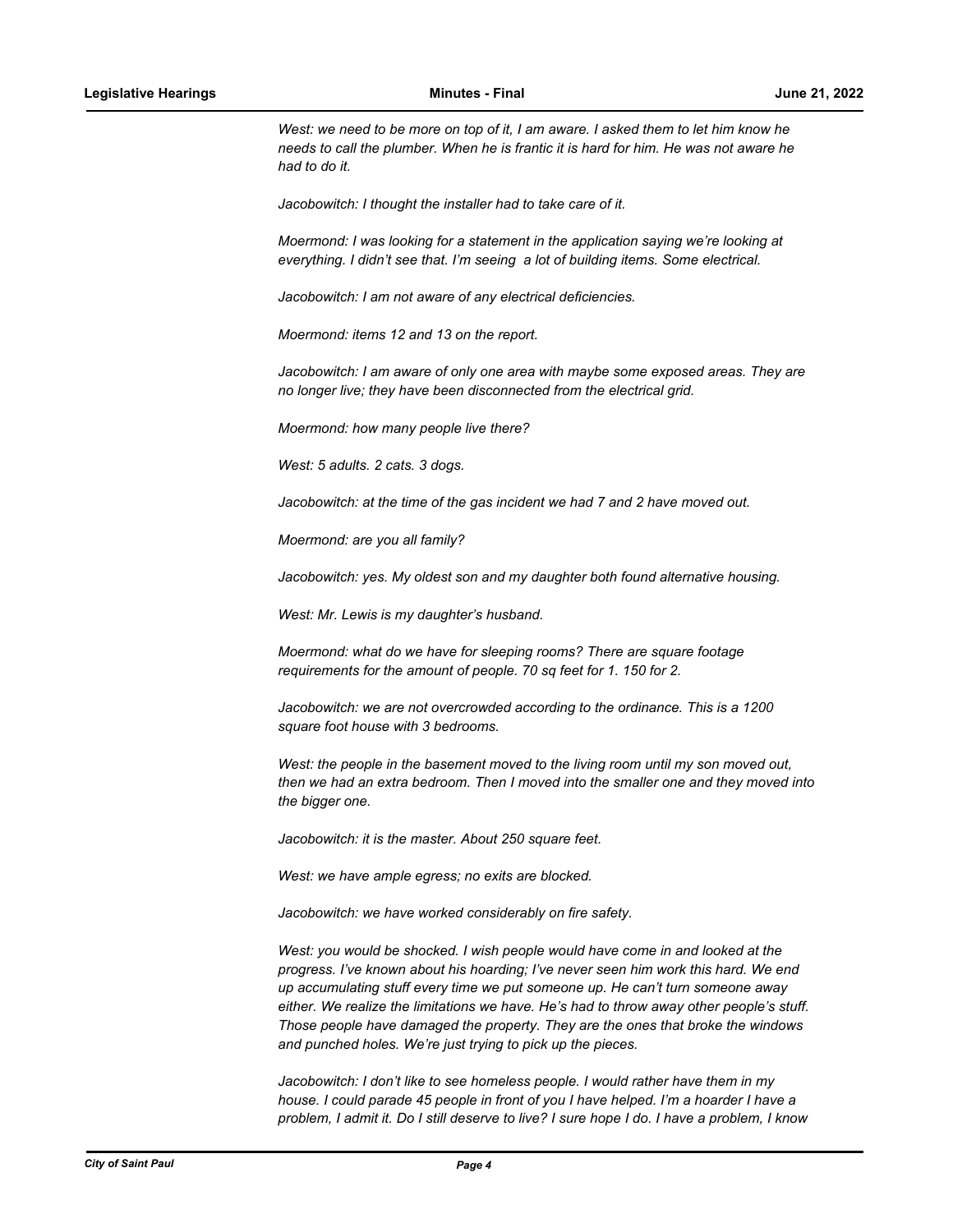*that.*

*Moermond: and it is not unusual for me to see someone in your circumstances more than once. It is hard to deal with. I'm going to ask, Mr. Yannarelly, can you talk about the likelihood of these circumstances coming back?*

*Yannarelly: it is commonplace. It is a mental diagnosis.* 

*Jacobowitch: I've never got any help from anyone.* 

*Moermond: House Calls helped you last time.*

*Jacobowitch: I got a dumpster and filled it up.*

*Moermond: have you reached out to House Calls again?* 

*West: yes, they were 2 weeks late on the dumpster and it wasn't quite full when they took it after a week.*

*Jacobowitch: it was very helpful. That is the single most helpful thing to do.* 

*Moermond: I have to say at the same time, I'm feeling good you're working hard on this and understand how important it is to maintain this house so you can move around. When I see hoarded houses I worry about emergency people getting in and out. How they navigate it.* 

*Jacobowitch: currently they can.*

*Moermond: without the gas, you don't need the furnace now. Your stove is gas operated?*

*Jacobowitch: we also have electrical things that we use. Microwave. Crock pots.* 

*Moermond: do you use a hot plate?*

*West: no.* 

*Moermond: great, I wanted to hear that. Especially in a house with a lot of stuff I worry about those appliances. The risk is magnified.* 

*Jacobowitch: I would like to reassure you I have lived here 22 years and succeeded in not burning it down. On a basic level I have some knowledge of fire safety.*

*Moermond: that is one tiny measure.* 

*Jacobowitch: anyone can have a fire ma'am.*

*Moermond: and all these things are to decrease the likelihood of it occurring. You have things that increase the likelihood. That it hasn't happened yet doesn't give me confidence. The other thing about basement ceilings is they are very low so smoke will gather. You almost can't crawl low enough to get out of a basement on fire. Hear me and know I've seen people die like that.*

*Jacobowitch: I've seen people die in fires too ma'am. I was a firefighter for a while.*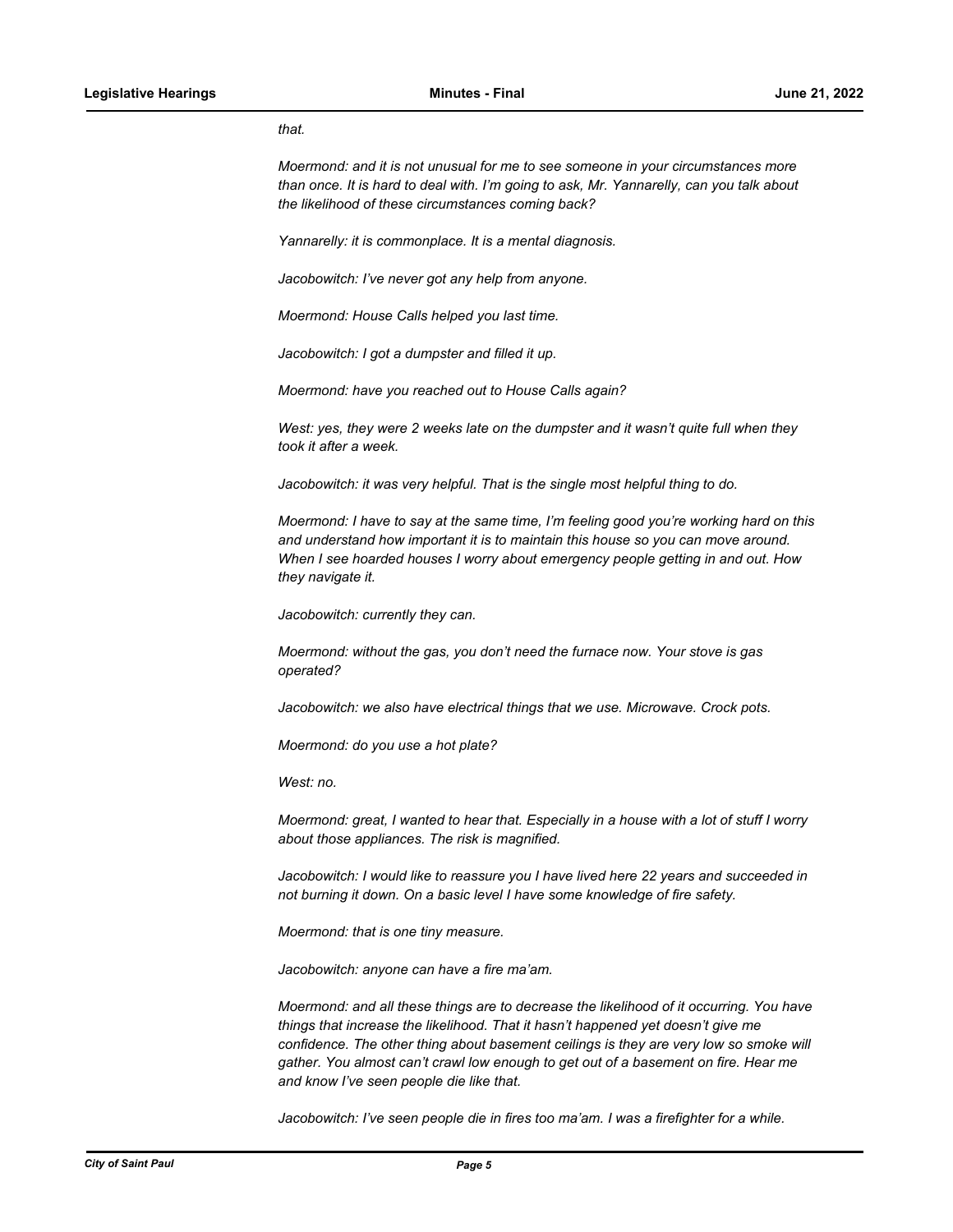*Moermond: I'm concerned you allowed this.* 

*West: I'm grateful about the garbage but I am still upset it is gone. I've been unable to live and we finally get this dumpster. We aren't done.* 

*Moermond: I'm seeing more things this time than what I saw last time. Is that fair?*

*Jacobowitch: I'm not sure.* 

*West: it is true.*

*Moermond: the volume of stuff has increased. Comparing photos from 2015 to 2022 I see more stuff. I see things were dirtier and more unsanitary in 2015. Especially with the pets in the house.* 

*Jacobowitch: maybe looking at the May 23 photos.*

*Moermond: that's all I have to look at.*

*Jacobowitch: and looking at today's photos you can see it is better.*

*Moermond: I've had people bring photos in and everyone I know shows pictures with the best face forward. Jacobowitch: please reinspect the property.*

*Moermond: that's where I'm going with this. There needs to be an inspection. But I'm concerned about the permits and work that need to be done. I don't know your capacity to do the repairs. Can you repair a hole in the wall? Light fixtures, as an owner, you can pull a permit to do it.* 

*Jacobowitch: I don't know as much as I wish I did.*

*Moermond: and I know how and I'm afraid to do it.*

*West: I have friends that can do it.* 

*Jacobowitch: we can develop a plan.*

*Moermond: I'd like to see a plan on how you will do that. The Fire Department doesn't need to give you any report. You're going to be without gas for another week at least. I want you to take this list and put together a plan for me on how you will get this done and how quickly, and if it will cost money say how much and how you will pay for it. For example, if you have to pay \$200 in fixtures I need to see that \$200. If the friend is doing the work, I need to see the permit pulled. The floor in the bathroom. There are things that need to be done it is how quickly, how you'll pay for it. I can't let this go indefinitely.* 

*Moermond: I am mostly concerned about items 1 through 7.*

*Jacobowitch: ma'am I don't know what list you keep referring to is.* 

*Moermond: we're talking about an action that makes this a Category 2 Vacant*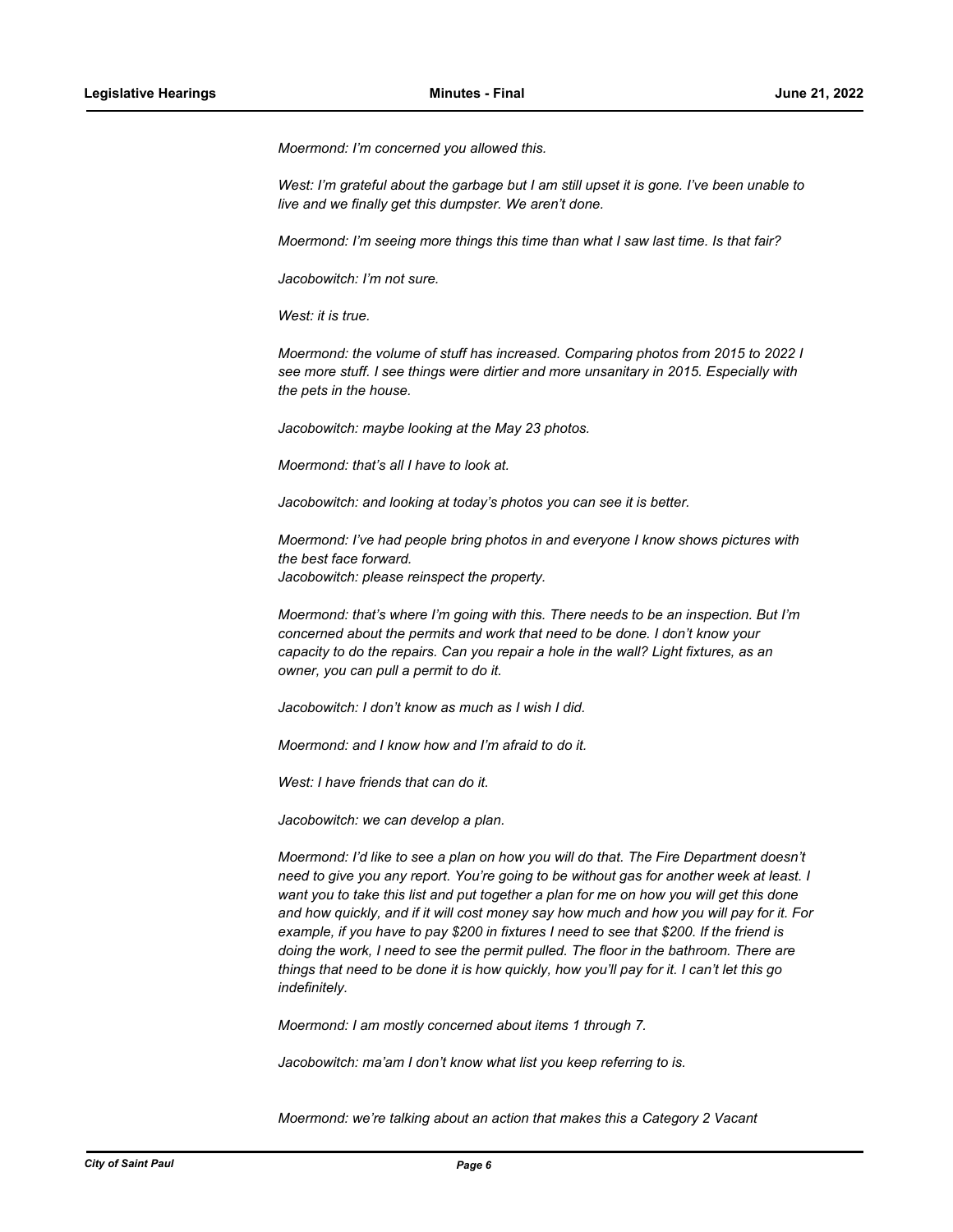*Building. Because there are code violations---*

*Jacobowitch: I don't care what you're saying. This is a terrible law. I'd like to give Bostrom my piece of mind.* 

*Moermond: he's been gone a number of years. Here's the thing, has it become dilapidated in a variety of trades it should receive a full Code Compliance Inspection to ensure its safe for people to live in. It almost means you're a registered Vacant Building and no one can live there until its addressed.*

*Jacobowitch: that is scarier than hell. That makes me homeless.*

*Moermond: and I'm trying to problem solve.*

*Jacobowitch: then do it so I don't have to live in a tent.* 

*Moermond: I get you want to come back with these phrases. I am dealing with a bad situation here—*

*Jacobowitch: she's trying to hurt us. Let's just get through this ma'am.* 

*West: I'm trying to stay levelheaded.* 

*Jacobowitch: you're trying to be adversarial.*

*West: she is trying to be reasonable.*

*Moermond: Mr. Kedrowski, what red flags are you seeing?*

*Kedrowski: missing light fixture has old cloth wiring through the ceiling. They didn't have boxes and any connections on wiring has to be in a box. So one needs to be installed. One photo showed open ceiling with PVC piping and I see no permits. There were modifications in the property owner's own photos that show the drain mechanism in a wastebasket under the sink. The old valves are always replaced on stoves like this. Without a thorough inspection you won't be able to quantify the amount of corrections needed.*

*Hesse: it was a full house and it was hard to see. I've been in there before. It was cleaner in past years. there was a lot there, I couldn't gain access to quite a few areas. What I could get I took photos of.* 

*Moermond: when you look at this, setting aside the gas issue, what issues gave you the most pause?*

*Hesse: the basement. I couldn't get down there. There was a mattress near the landing I could see. I could barely even peek in. Not sure what was going on down there. We did talk about that right away and I came back the next day to check. I couldn't get down there to verify. That was the big one. That worried me quite a bit.*

*Moermond: you have seen your fair share of condemnations Mr. Yannarelly. When you look at the items on this list what are your observations and red-flags that make you think this should be in the Vacant Building program?*

*Yannarelly: owner occupied properties do come up less often, so they are usually in*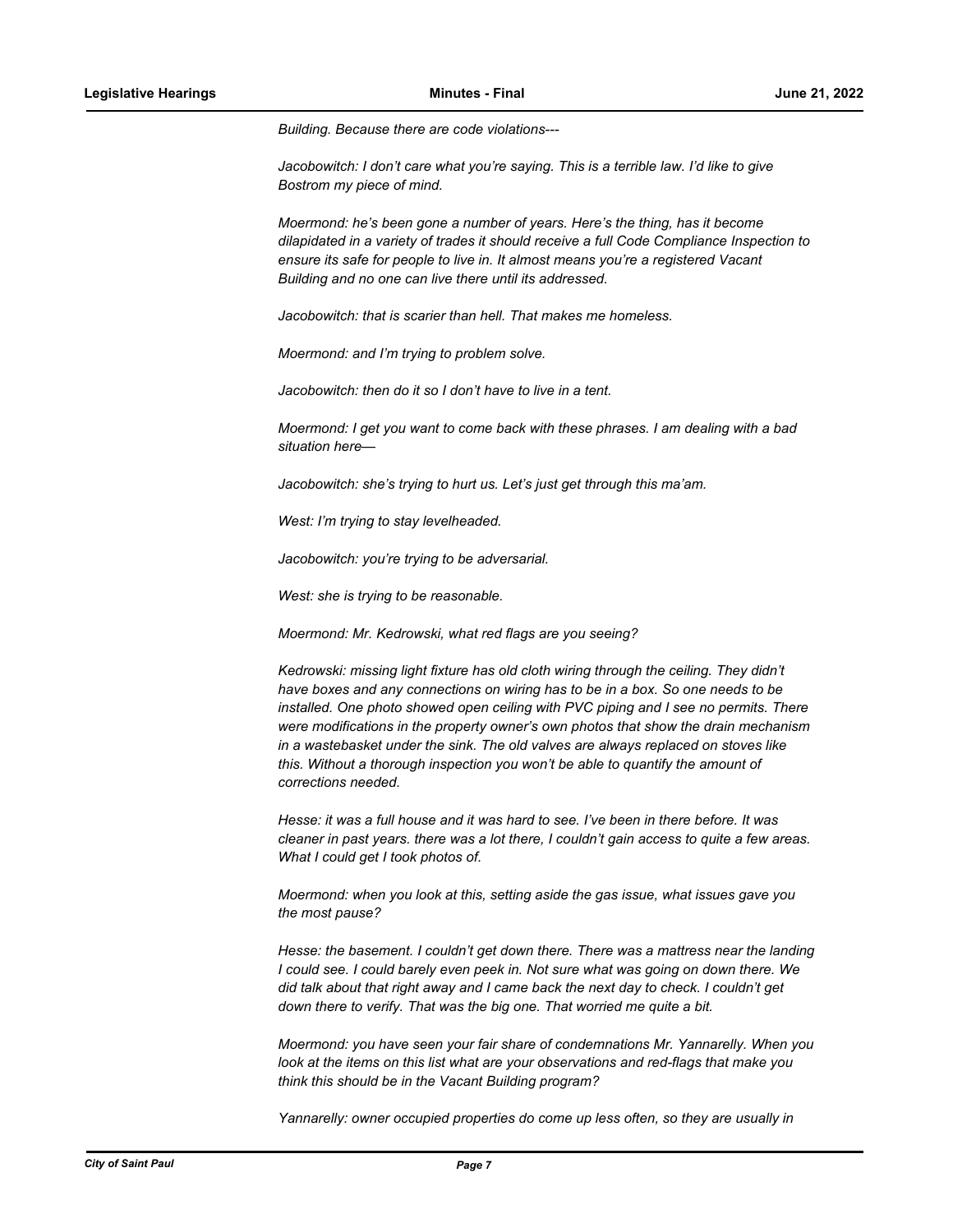*more deteriorated shape than something in the rental program. When we see a preponderance of evidence to say the four trades that need to go through. If there isn't much to be done then that's great but if there is a lot we are potentially avoiding a terrible situation. Mr. Hesse mentioned fleas in conversation. If it is cleared now they can do the Code Compliance Inspection and then we'll know what we are dealing with. Unfortunately we are the enforcement agency trying to enforce minimum property code standards.* 

*Moermond: comments?*

*Jacobowitch: I would not object to a full inspection of the house. I honestly want to know where I am at. West: and how we can fix each thing.*

Jacobowitch: we've been here 22 years. The mortgage is mostly paid. We may have *the ability to finance some rehab work.*

*West: he's working, I work. He wants to put in money. This is my kids' home; I want to do my part too.* 

*Jacobowitch: we have to live somewhere. We want to live here.*

*West: I want step by step instructions and we'll just do it. I can know people who can fix stuff. We want to give it a shot.* 

*Jacobowitch: and the want the time to do it. the thing about 2015 and why it didn't last was because we were rushed through the process. We had to do band aid repairs quickly in order to get out from under that. They didn't work. The underlying problems we didn't solve.*

*Moermond: that's kind of on you, I'm not going to accept responsibility on behalf of the City on how you did repairs.* 

*Yannarelly: maybe we can get it expedited. It is still condemned, can't be lived in, and if it is vacant they would have all the time they want but they need a place to live.* 

*Moermond: I want to provide a narrow window for there to be repairs for a follow up inspection. No one can help you besides yourself. This is going to be how are you going to do this. If you have electrical item, what are you going to do about it? How are you solving it? I think you have an uphill battle; I am going to be honest. I think this will be tough to pull off and you will need your entire household to help. Focus on the items that we've talked about most, but also the other items. We need access too the whole house.* 

*Jacobowitch: you could have access now. If there are issues I'll correct them.* 

*Yannarelly: the trades inspector not going to have an opinion on a lot of this because he can't access it. Then we get into the area of self-certifying this property.*

*Moermond: I hear your concerns and I respect it.*

 *Jacobowitch: you respect him at least.*

*Moermond: sir, I'm trying so hard. This letter is the reasons they are saying the house*